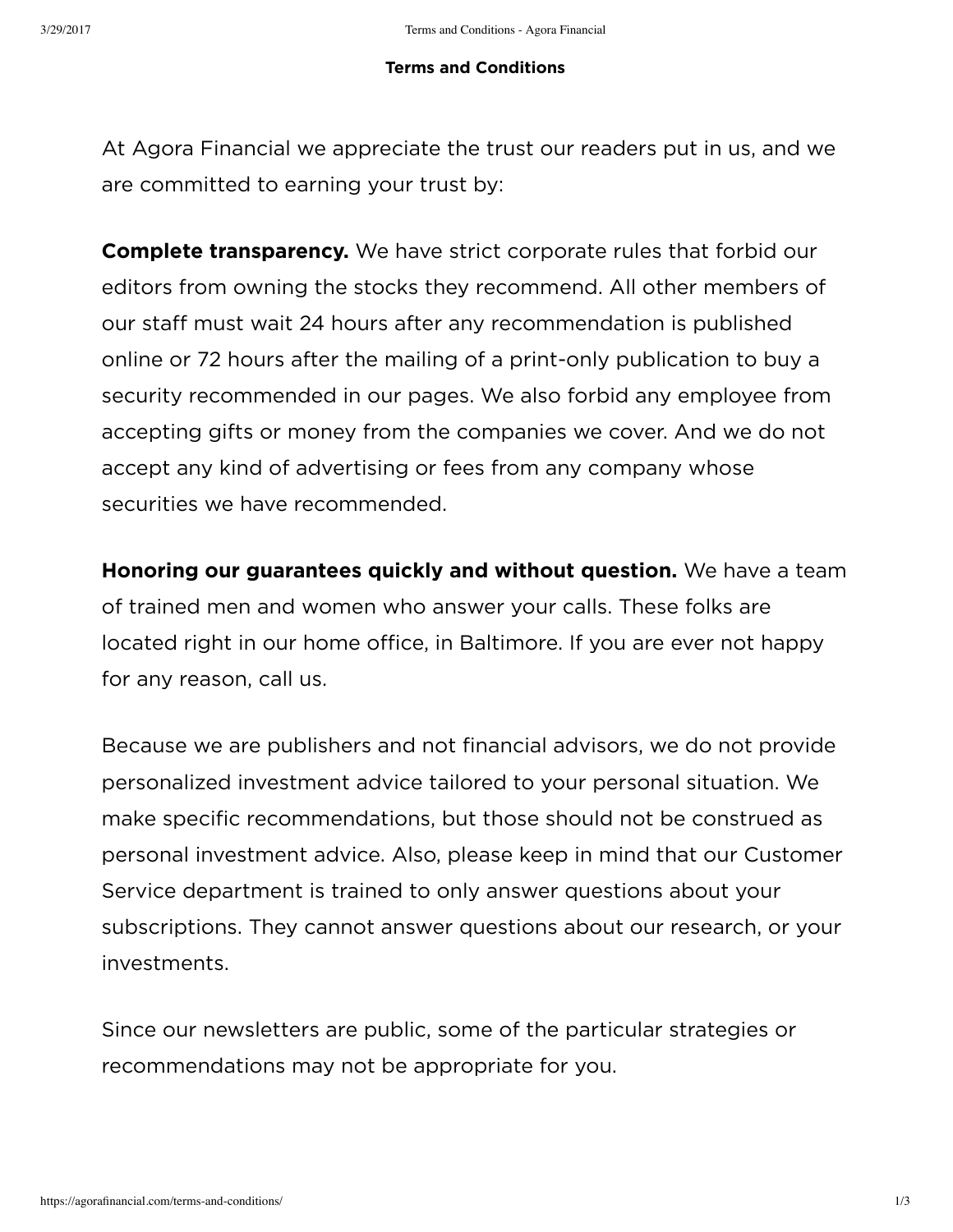**Investing, of course, also involves risk.** The amount of investment risk **Terms and Conditions**varies among the newsletters we publish. Some are conservative, some aggressive. Some of the investments you will see recommended in our pages will cause losses. Past results never guarantee future returns—and our work cannot be and is not guaranteed. You are responsible for your own investments. Caveat emptor applies, at all times, to the investment research we sell.

At Agora Financial, we are diligent in citing sources and checking facts. Still, we cannot guarantee that we won't occasionally print information that is unintentionally inaccurate in some way. You should always doublecheck any important financial information, such as stock prices or balance sheet facts, before making final decisions. We do our absolute best to never make errors, but we are not responsible for any losses you may suffer as a result of errors.

Some of the strategies we endorse in our pages may not be legal where you live. Or they may have tax consequences that are unknown and unanticipated by our analysts. We urge all subscribers to consult with licensed brokers and asset managers for questions regarding investments.

In much of our work, we use "price limits," which means buying a stock below a certain price, or selling it above a certain price. This information is frequently critical to our specific recommendations. Never rely on our advertisements for financial information. Always consult the most recent editions of our publications for the current status of any recommendation.

Many of our publications also contain "model" portfolios that attempt to approximate the results a subscriber may have obtained by following the strategies and the recommendations discussed in the publication. We do